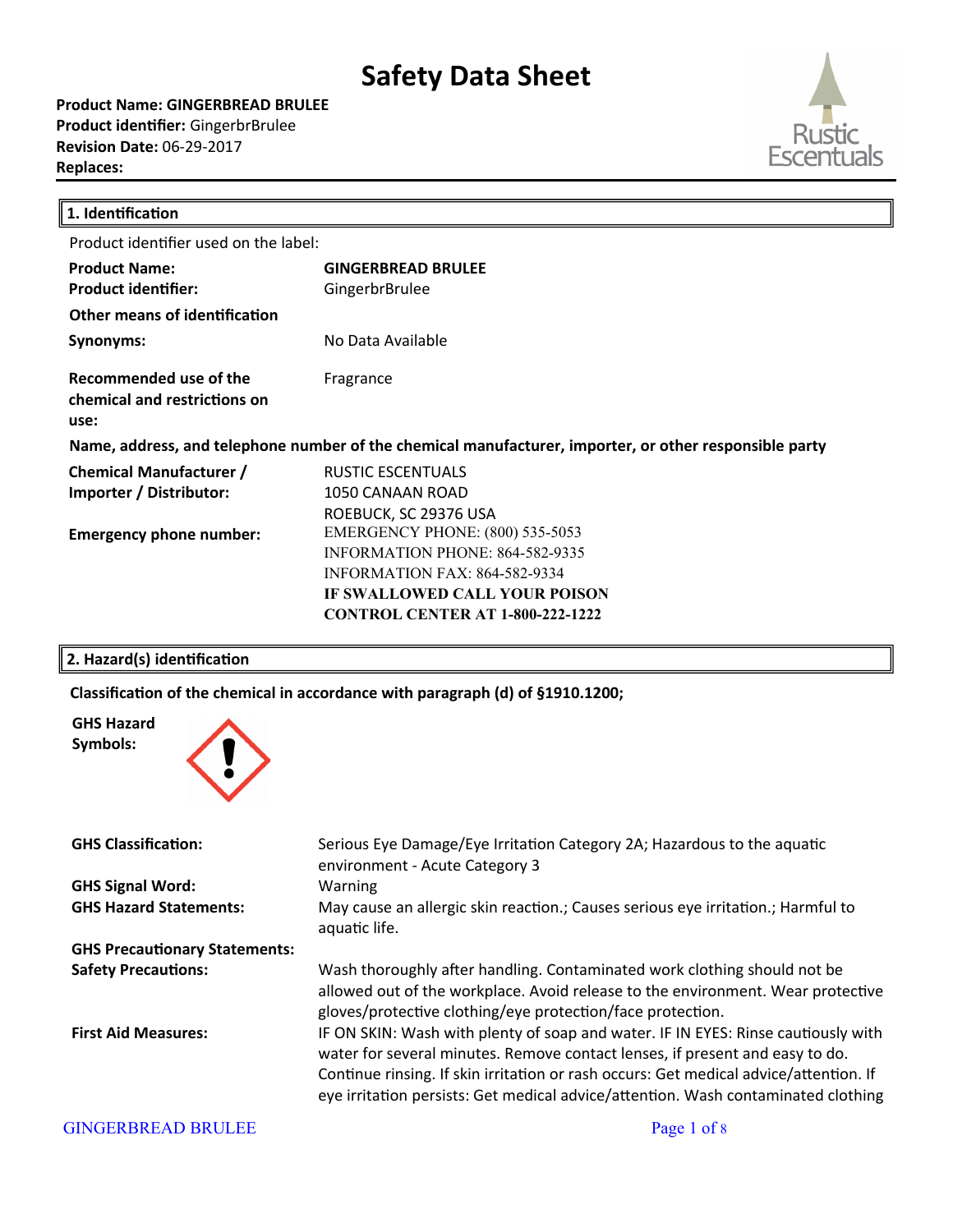**Product Name: GINGERBREAD BRULEE Product identifier:** GingerbrBrulee **Revision Date:** 06-29-2017 **Replaces:** 



before reuse.

**Disposal:** Dispose of contents/container in accordance with local/regional/national/international regulation for hazardous wastes.

## **3. Composition/information on ingredients**

| <b>Chemical Component:</b>        | <b>CAS number and other</b><br>unique identifiers | % (or range) of ingredient |
|-----------------------------------|---------------------------------------------------|----------------------------|
| Diethyl phthalate                 | 84-66-2                                           | $60 - 99$                  |
| Benzaldehyde, 3-ethoxy-4-hydroxy- | 121-32-4                                          | $3 - 7$                    |
| Benzaldehyde, 4-hydroxy-3-methoxy | 121-33-5                                          | $3 - 7$                    |
| 2H-1-Benzopyran-2-one             | $91 - 64 - 5$                                     | $1 - 5$                    |
| Benzenemethanol                   | $100 - 51 - 6$                                    | $0.5 - 1.5$                |
| 1,3-Benzodioxole-5-carboxaldehyde | 120-57-0                                          | $0.5 - 1.5$                |
| 2-Propenal, 3-phenyl-             | 104-55-2                                          | $0.1 - 1$                  |

**The specific chemical identity and/or exact percentage (concentration) of composition has been withheld as a trade secret.**

#### **4. First-aid measures**

Description of necessary measures, subdivided according to the different routes of exposure, i.e., inhalation, skin and eye contact, and ingestion:

| <b>Eye Contact:</b>                                  | Flush eyes with plenty of water for at least 20 minutes retracting<br>eyelids often. Tilt the head to prevent chemical from transferring to<br>the uncontaminated eye. Get immediate medical attention.                                      |
|------------------------------------------------------|----------------------------------------------------------------------------------------------------------------------------------------------------------------------------------------------------------------------------------------------|
| <b>Skin Contact:</b>                                 | Wash with soap and water.                                                                                                                                                                                                                    |
| Inhalation:<br>Ingestion:                            | This material does not present a hazard if inhaled. Remove<br>individual to fresh air after an airborne exposure if any symptoms<br>develop, as a precautionary measure.<br>No hazard in normal industrial use. Do not induce vomiting. Seek |
|                                                      | medical attention if symptoms develop. Provide medical care<br>provider with this MSDS.                                                                                                                                                      |
| Most important symptoms/effects, acute and delayed:  |                                                                                                                                                                                                                                              |
| <b>Most important</b><br>symptoms/effects (Acute):   | No Data Available                                                                                                                                                                                                                            |
| <b>Most important</b><br>symptoms/effects (Delayed): | No Data Available                                                                                                                                                                                                                            |
| Indication of immediate                              | No additional first aid information available                                                                                                                                                                                                |

**Indication of immediate medical atention and special treatment needed, if necessary:** No additonal irst aid informaton available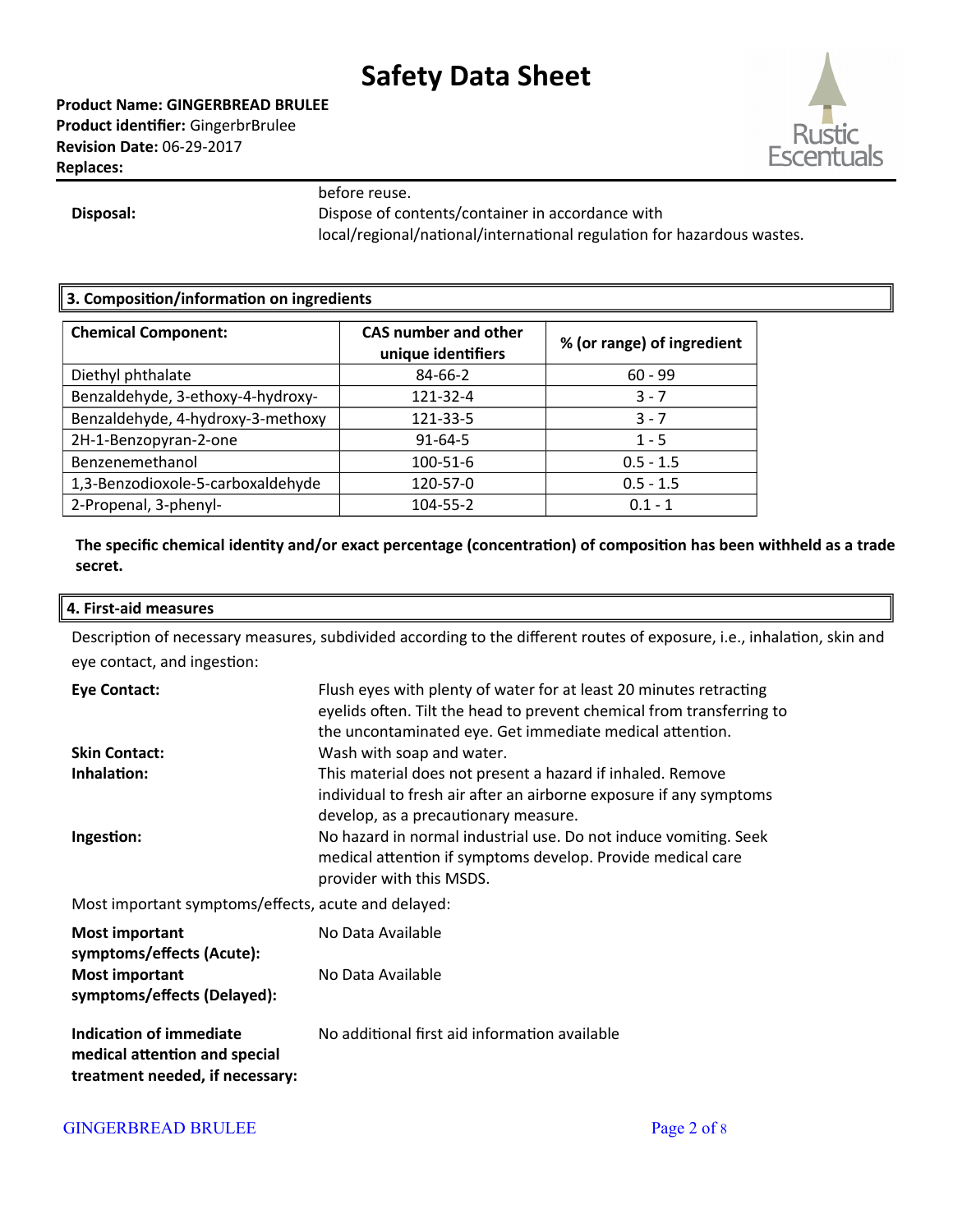**Product Name: GINGERBREAD BRULEE**

**Product identifier:** GingerbrBrulee **Revision Date:** 06-29-2017 **Replaces:** 



#### **5. Fire-fighting measures**

Suitable (and unsuitable) extinguishing media:

| Suitable extinguishing media:                                                                                        | Use alcohol resistant foam, carbon dioxide, or dry chemical when<br>fighting fires. Water or foam may cause frothing if liquid is burning<br>but it still may be a useful extinguishing agent if carefully applied to<br>the surface of the fire. Do Not direct a stream of water into the hot<br>burning liquid. |  |
|----------------------------------------------------------------------------------------------------------------------|-------------------------------------------------------------------------------------------------------------------------------------------------------------------------------------------------------------------------------------------------------------------------------------------------------------------|--|
| Unsuitable extinguishing media:                                                                                      | No Data Available                                                                                                                                                                                                                                                                                                 |  |
| Specific hazards arising from the chemical (e.g., nature of any hazardous combustion products):                      |                                                                                                                                                                                                                                                                                                                   |  |
| <b>Flammability Summary:</b><br>Fire and/or Explosion<br>Hazards:<br><b>Hazardous Combustion</b><br><b>Products:</b> | Combustible at elevated temperatures<br>Material may be ignited only if preheated to temperatures above<br>the high flash point, for example in a fire.<br>Carbon Oxides                                                                                                                                          |  |
| Special protective equipment<br>and precautions for fire-<br>fighters:                                               | Do not enter fire area without proper protection including self-<br>contained breathing apparatus and full protective equipment. Use<br>methods for the surrounding fire.                                                                                                                                         |  |

**6. Accidental release measures**

| <b>Personal precautions,</b>     | No health affects expected from the clean-up of this material if |
|----------------------------------|------------------------------------------------------------------|
| protective equipment, and        | contact can be avoided. Follow personal protective equipment     |
| emergency procedures:            | recommendations found in Section VIII of this MSDS               |
| <b>Methods and materials for</b> | No special spill clean-up considerations. Collect and discard in |
| containment and cleaning up:     | regular trash.                                                   |

| 7. Handling and storage                                      |                                                               |
|--------------------------------------------------------------|---------------------------------------------------------------|
| <b>Precautions for safe handling:</b>                        | Mildly irritating material. Avoid unnecessary exposure.       |
| Conditions for safe storage, including any incompatibilities |                                                               |
| Conditions for safe storage:                                 | Store in a cool druplace, Isolate from incompatible materials |

| Conditions for safe storage:       | Store in a cool dry place. Isolate from incompatible materials. |
|------------------------------------|-----------------------------------------------------------------|
| <b>Materials to Avoid/Chemical</b> | Strong oxidizing agents Strong bases Strong acids               |
| Incompatibility:                   |                                                                 |

#### **8. Exposure controls/personal protection**

OSHA permissible exposure limit (PEL), American Conference of Governmental Industrial Hygienists (ACGIH) Threshold Limit Value (TLV), and any other exposure limit used or recommended by the chemical manufacturer, importer, or employer preparing the safety data sheet, where available:

| <b>Chemical Component</b> | <b>ACGIH TLV-TWA</b> | <b>ACGIH STEL</b> | <b>OSHA PEL</b> |
|---------------------------|----------------------|-------------------|-----------------|
| No Data Available         |                      |                   |                 |
|                           |                      |                   |                 |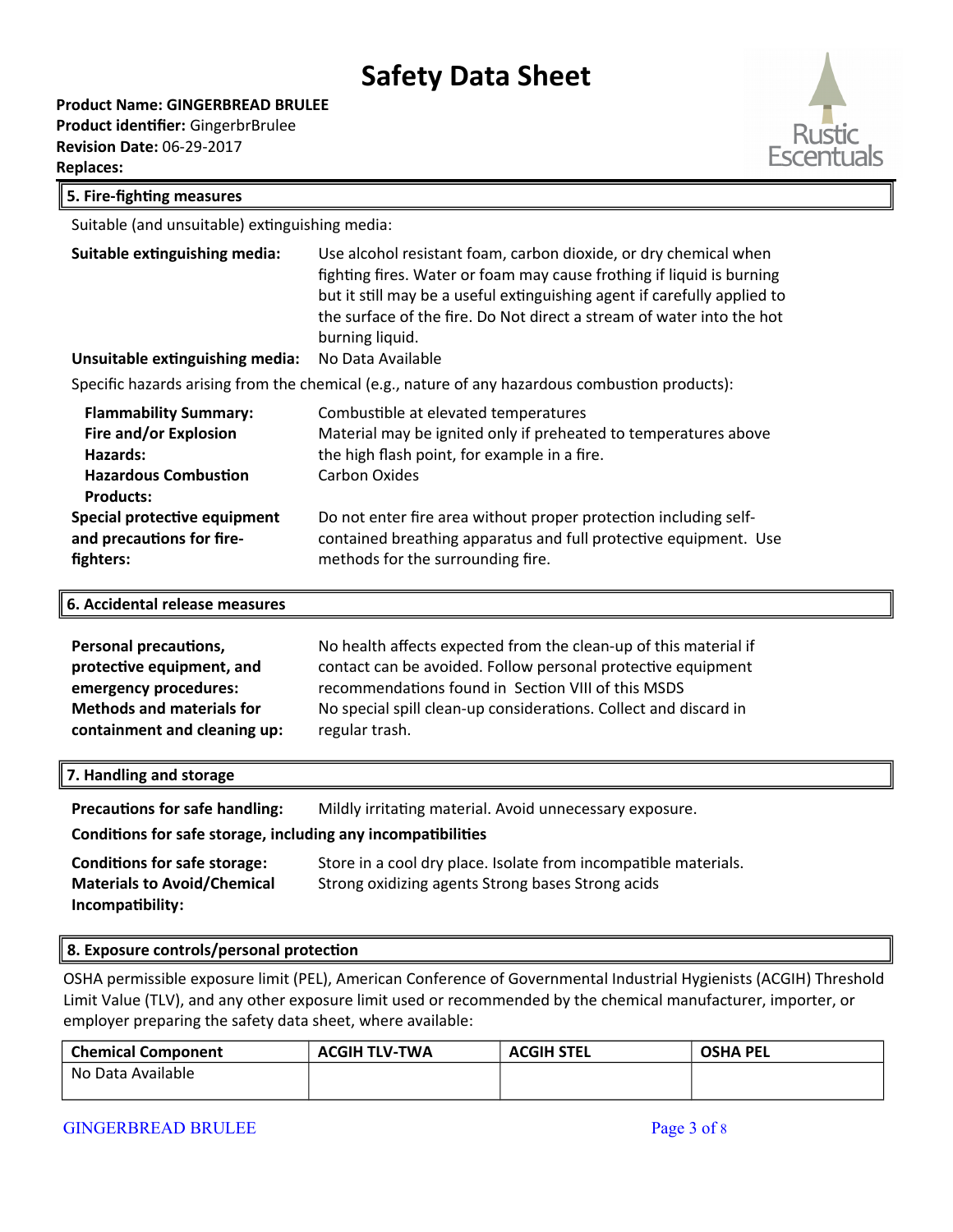**Product Name: GINGERBREAD BRULEE Product identifier:** GingerbrBrulee **Revision Date:** 06-29-2017 **Replaces:** 



| <b>Appropriate engineering</b><br>controls:                                         | No exposure limits exist for the constituents of this product. No<br>engineering controls are likely to be required to maintain operator<br>comfort under normal conditions of use.                                                                                                                                                                             |  |
|-------------------------------------------------------------------------------------|-----------------------------------------------------------------------------------------------------------------------------------------------------------------------------------------------------------------------------------------------------------------------------------------------------------------------------------------------------------------|--|
| Individual protection measures, such as personal protective equipment:              |                                                                                                                                                                                                                                                                                                                                                                 |  |
| <b>Respiratory Protection:</b><br><b>Eye Protection:</b><br><b>Skin Protection:</b> | No respiratory protection required under normal conditions of use.<br>No special requirements under normal industrial use.<br>Not normally considered a skin hazard. Where use can result in skin<br>contact, practice good personal hygiene. Wash hands and other<br>exposed areas with mild soap and water before eating, drinking,<br>and when leaving work. |  |
| Gloves:<br><b>Respiratory Protection:</b>                                           | No information available<br>No respiratory protection required under normal conditions of use.                                                                                                                                                                                                                                                                  |  |

### **9. Physical and chemical properties**

### **Appearance (physical state, color, etc.):**

| Appearance (physical state):                  | Liquid                 |
|-----------------------------------------------|------------------------|
| Color:                                        | Very pale yellow       |
| Odor:                                         | Comparable to Standard |
| Odor threshold:                               | Not determined         |
| pH:                                           | Not Available          |
| Initial Boiling Point and Boiling Range (°C): | No Data Available      |
| <b>Flash Point:</b>                           | > 200 º F              |
| <b>Evaporation Rate:</b>                      | Not Available          |
| Flammability (solid, gas):                    | No Data Available      |
| Upper/lower flammability or explosive limits: |                        |
| <b>Upper Flammable/Explosive Limit:</b>       | Not Available          |
| Lower Flammable/Explosive Limit:              | Not Available          |
| <b>Vapor Density:</b>                         | >1                     |
| <b>Relative Density:</b>                      | 1.1249                 |
| Solubility(ies):                              | Soluble in water- No   |
| Auto-ignition Temperature (°C):               | $>$ 400 $9$ C          |
| <b>Decomposition Temperature::</b>            | 284                    |
| <b>Viscosity:</b>                             | No Data Available      |
| Volatiles, % by weight                        | 1.16                   |
| <b>Volatile Organic Chemicals</b>             | No Data Available      |
| <b>Bulk Density</b>                           | 9.388                  |

## **10. Stability and reactivity**

**Reactivity:** No Data Available

**Chemical stability:** Stable under normal conditions.

GINGERBREAD BRULEE Page 4 of 8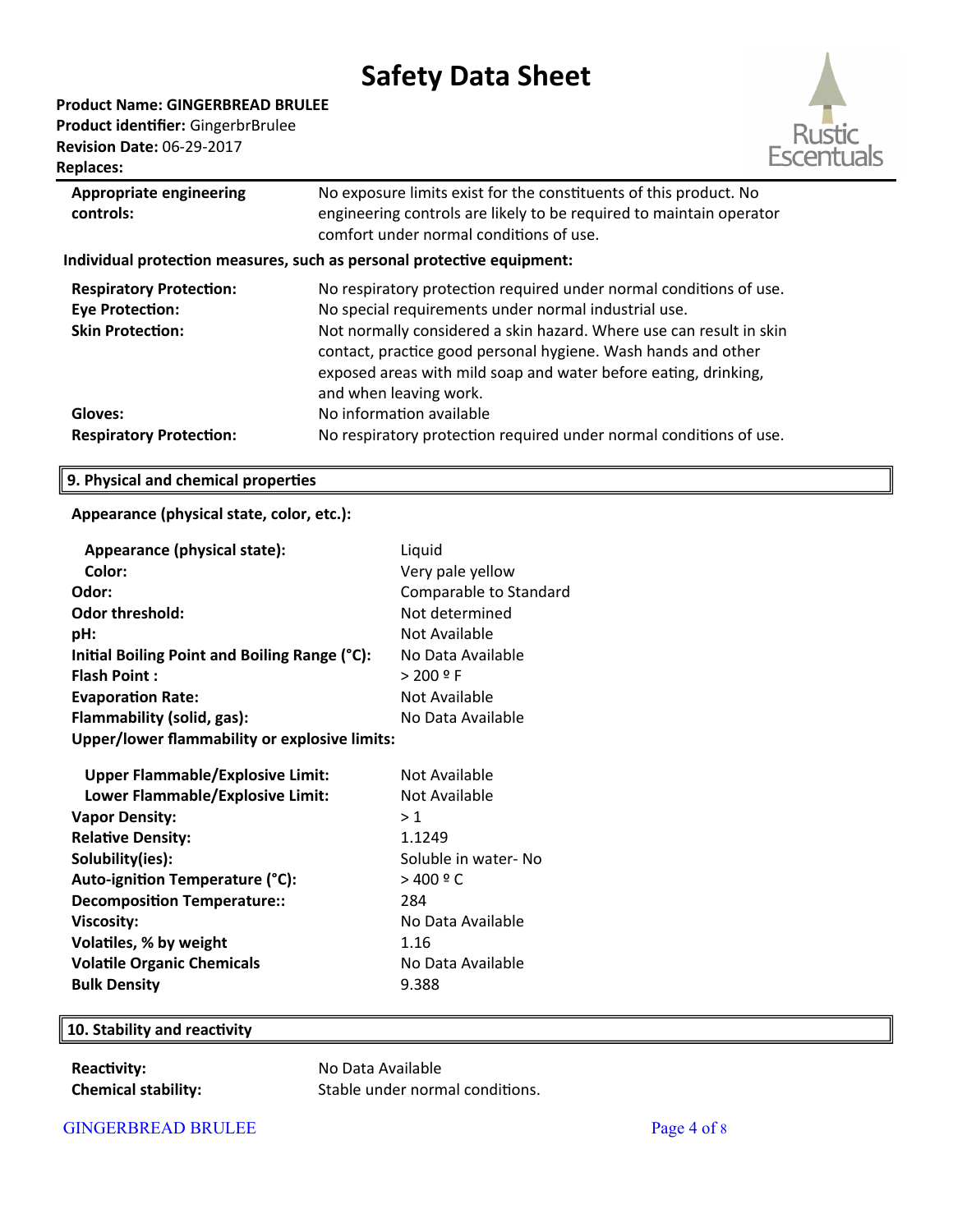**Product Name: GINGERBREAD BRULEE**

**Product identifier:** GingerbrBrulee **Revision Date:** 06-29-2017 **Replaces:** 



| <b>Possibility of hazardous</b>             | No Data Available                                                                 |
|---------------------------------------------|-----------------------------------------------------------------------------------|
| reactions:                                  |                                                                                   |
| Conditions to avoid (e.g., static           | Temperatures above the high flash point of this combustible                       |
| discharge, shock, or vibration):            | material in combination with sparks, open flames, or other sources<br>of ignition |
| Incompatible materials:                     | Strong oxidizing agents Strong bases Strong acids                                 |
| <b>Hazardous decomposition</b><br>products: | Carbon Oxides                                                                     |
|                                             |                                                                                   |

## **11. Toxicological information**

| Information on the likely routes  | No Data Available |
|-----------------------------------|-------------------|
| of exposure (inhalation,          |                   |
| ingestion, skin and eye contact): |                   |
| Symptoms related to the           | No Data Available |
| physical, chemical and            |                   |
| toxicological characteristics:    |                   |
| <b>Target Organs Potentially</b>  | No Data Available |
| <b>Affected by Exposure:</b>      |                   |
| <b>Chemical Interactions That</b> | None Known        |
| <b>Change Toxicity:</b>           |                   |

#### **Delayed and immediate effects and also chronic effects from short- and long-term exposure:**

## **Immediate (Acute) Health Effects by Route of Exposure:**

| <b>Inhalation Irritation:</b> | No data.          |
|-------------------------------|-------------------|
| <b>Skin Contact:</b>          | No data.          |
| <b>Eye Contact:</b>           | No data.          |
| <b>Ingestion Irritation:</b>  | No Data Available |

#### **Long-Term (Chronic) Health Effects:**

| Carcinogenicity:               | None of the substances have been shown to cause cancer in long term animal<br>studies. Not a carcinogen according to NTP, IARC, or OSHA. |
|--------------------------------|------------------------------------------------------------------------------------------------------------------------------------------|
| <b>Reproductive and</b>        | No data available to indicate product or any components present at greater than                                                          |
| <b>Developmental Toxicity:</b> | 0.1% may cause birth defects.                                                                                                            |
| <b>Mutagenicity:</b>           | No data available to indicate product or any components present at greater than                                                          |
|                                | 0.1% is mutagenic or genotoxic.                                                                                                          |

## **Numerical measures of toxicity (such as acute toxicity estimates) Component Toxicology Data**

| <b>Chemical Component</b> | Oral LD50 | <b>Dermal LD50</b> | <b>Inhalation LC50</b> |
|---------------------------|-----------|--------------------|------------------------|
| No data available         |           |                    |                        |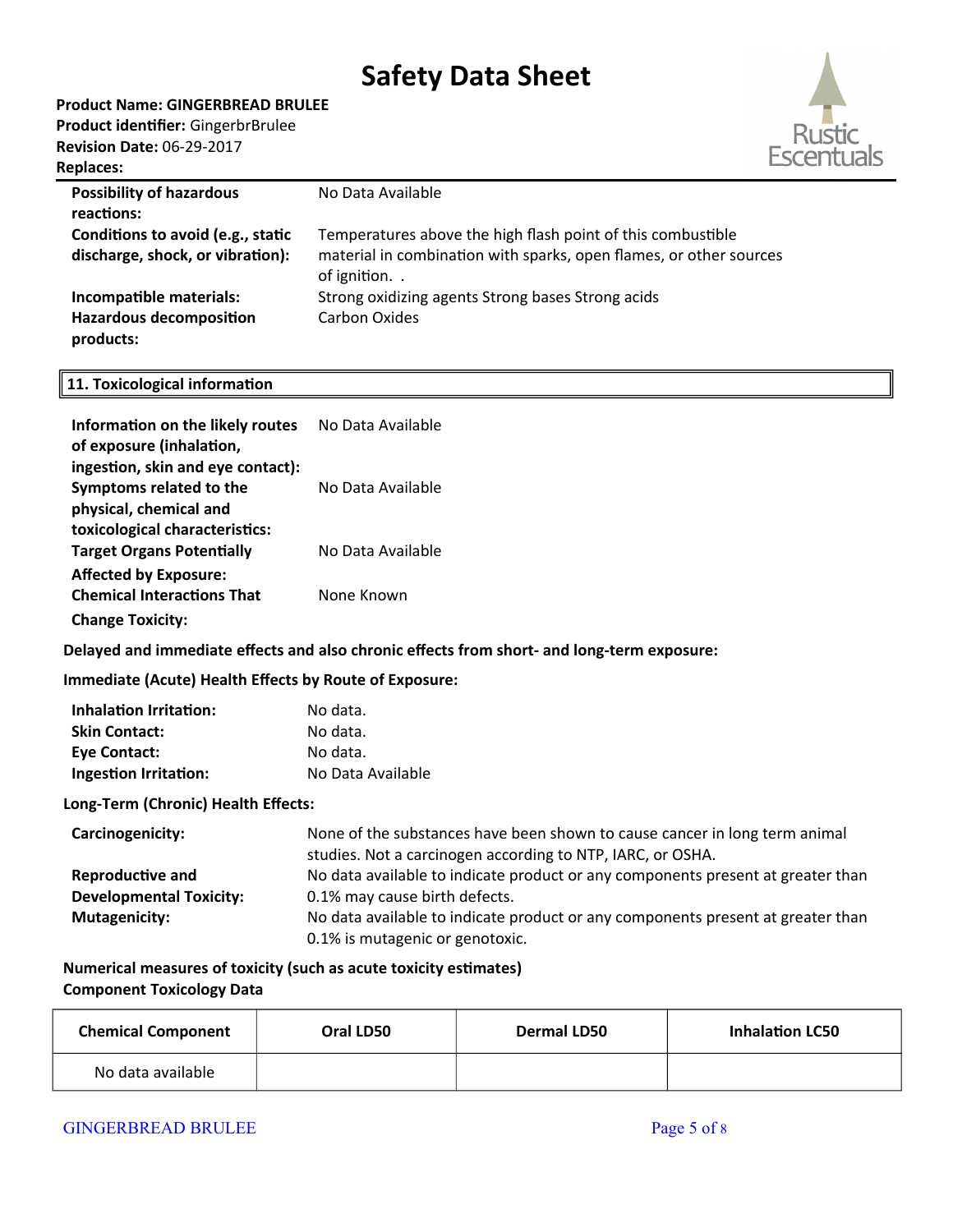**Product Name: GINGERBREAD BRULEE Product identifier:** GingerbrBrulee **Revision Date:** 06-29-2017 **Replaces:** 

## **Whether the hazardous chemical is listed in the National Toxicology Program (NTP) Report on Carcinogens (latest edition) or has been found to be a potential carcinogen in the International Agency for Research on Cancer (IARC) Monographs (latest edition), or by OSHA**

| <b>Chemical Name</b> | <b>OSHA Carcinogen</b> | <b>IARC Carcinogen</b> | <b>NTP Carcinogen</b> |
|----------------------|------------------------|------------------------|-----------------------|
| No Data Available    |                        |                        |                       |

## **12. Ecological information**

**Ecotoxicity (aquatic and terrestrial, where available):** This material is not expected to be harmful to the ecology.

## **Ecological Toxicity Data**

| <b>Chemical Component</b> | <b>Aquatic EC50</b><br>Crustacea | <b>Aquatic ERC50 Algae</b> | <b>Aquatic LC50 Fish</b> |
|---------------------------|----------------------------------|----------------------------|--------------------------|
| No Data Available         |                                  |                            |                          |

| Persistence and degradability:    | No Data Available |
|-----------------------------------|-------------------|
| <b>Bioaccumulative potential:</b> | No Data Available |
| <b>Mobility in soil:</b>          | No Data Available |
| Other adverse effects (such as    | No Data Available |
| hazardous to the ozone layer):    |                   |

#### **13. Disposal considerations**

**Description of waste residues and information on their safe handling and methods of disposal, including the disposal of any contaminated packaging Description of waste residues:** Spent or discarded material is not expected to be a hazardous waste. **Safe Handling of Waste:** No Data Available

**Waste treatment methods (including packaging):**  DO NOT DUMP INTO ANY SEWERS, ON THE GROUND, OR INTO ANY BODY OF WATER. All disposal practices must be in compliance with all Federal, State/Provincial and local laws and regulations. Regulations may vary in different locations. Waste characterizatons and compliance with applicable laws are the sole responsibility of the waste generator. As your supplier, we have no control over the management practices or manufacturing processes of parties handling or using this material. The information presented here pertains only to the product when used as intended, according to this MSDS. For unused and uncontaminated product, the preferred options include sending to a licensed and permitted incinerator or other thermal destruction device. Various federal, state or provincial agencies may have specific regulations concerning the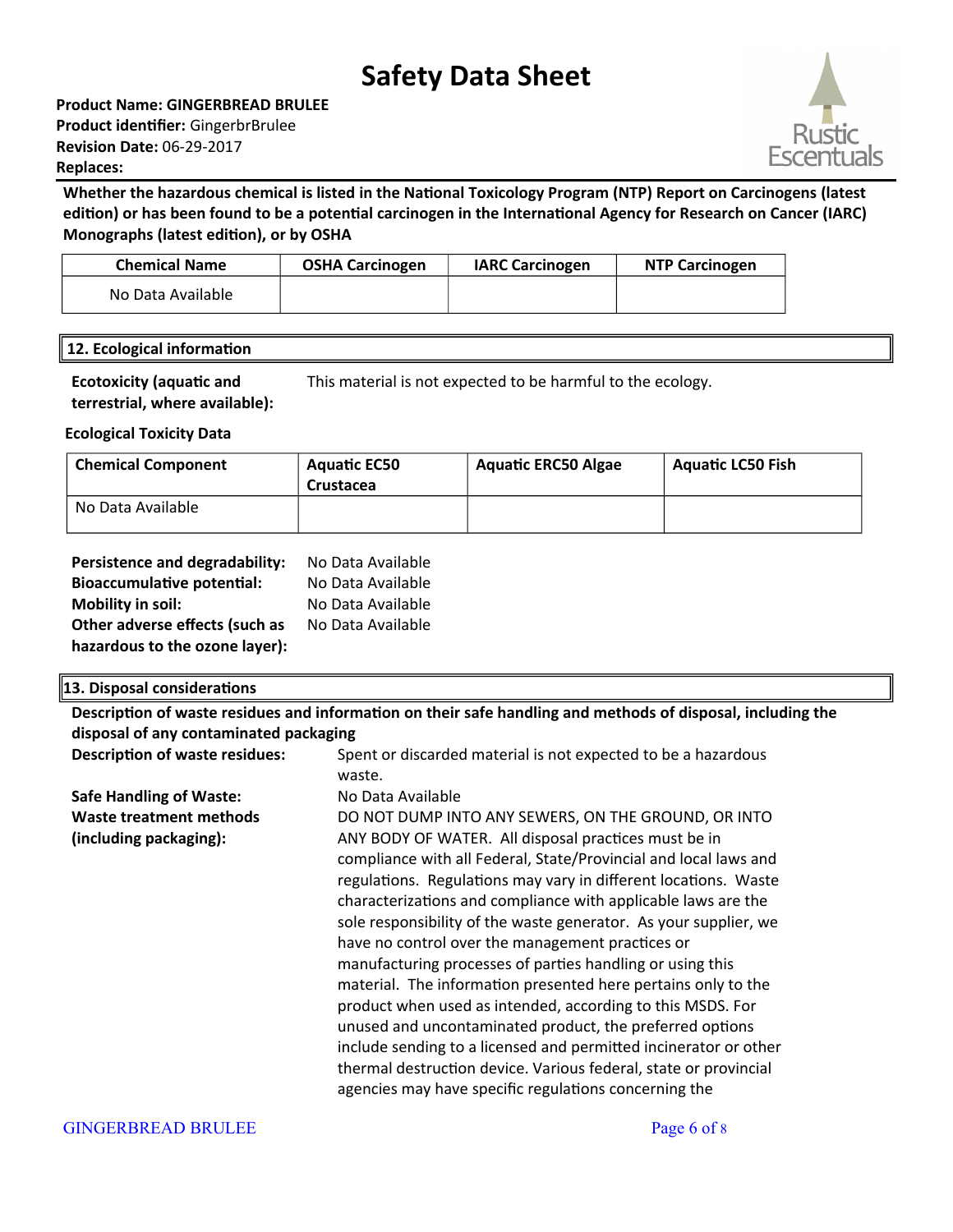**Product Name: GINGERBREAD BRULEE Product identifier:** GingerbrBrulee **Revision Date:** 06-29-2017 **Replaces:** 



transportation, handling, storage, use or disposal of this product which may not be covered in this MSDS. The user shall have to review these regulations to ensure full compliance with all applicable regulations.

| 14. Transport information         |                |  |
|-----------------------------------|----------------|--|
| <b>US DOT Ground Shipping</b>     | Not Restricted |  |
| Description:                      |                |  |
| <b>IATA Shipping Description:</b> | Not Restricted |  |
| <b>IMDG Shipping Description:</b> | Not Restricted |  |
|                                   |                |  |

**15. Regulatory information**

#### **Safety, health and environmental regulations specific for the product in question**

| <b>TSCA Status:</b>        | All components in this product are on the TSCA Inventory.       |
|----------------------------|-----------------------------------------------------------------|
| <b>California Prop 65:</b> | Does not contain any chemicals listed on California Proposition |
|                            | 65.                                                             |

#### **Regulated Components:**

| <b>Chemical Component</b>          | <b>CAS number and</b> | Regulation         | % Range     |
|------------------------------------|-----------------------|--------------------|-------------|
|                                    | other unique          |                    |             |
|                                    | identifiers           |                    |             |
| None Listed                        |                       | California Prop 65 |             |
|                                    |                       | Cancer             |             |
| None Listed                        |                       | California Prop 65 |             |
|                                    |                       | Developmental      |             |
| None Listed                        |                       | California Prop 65 |             |
|                                    |                       | Reproductive       |             |
|                                    |                       | Female             |             |
| None Listed                        |                       | California Prop 65 |             |
|                                    |                       | Reproductive Male  |             |
| None Listed                        |                       | <b>CERCLA</b>      |             |
| N590 Polycyclic aromatic compounds | $91 - 64 - 5$         | <b>SARA 313</b>    | $1 - 5$     |
| (PACs)                             |                       |                    |             |
| N590 Polycyclic aromatic compounds | 120-57-0              | <b>SARA 313</b>    | $0.5 - 1.5$ |
| (PACs)                             |                       |                    |             |
| None Listed                        |                       | <b>SARA EHS</b>    |             |